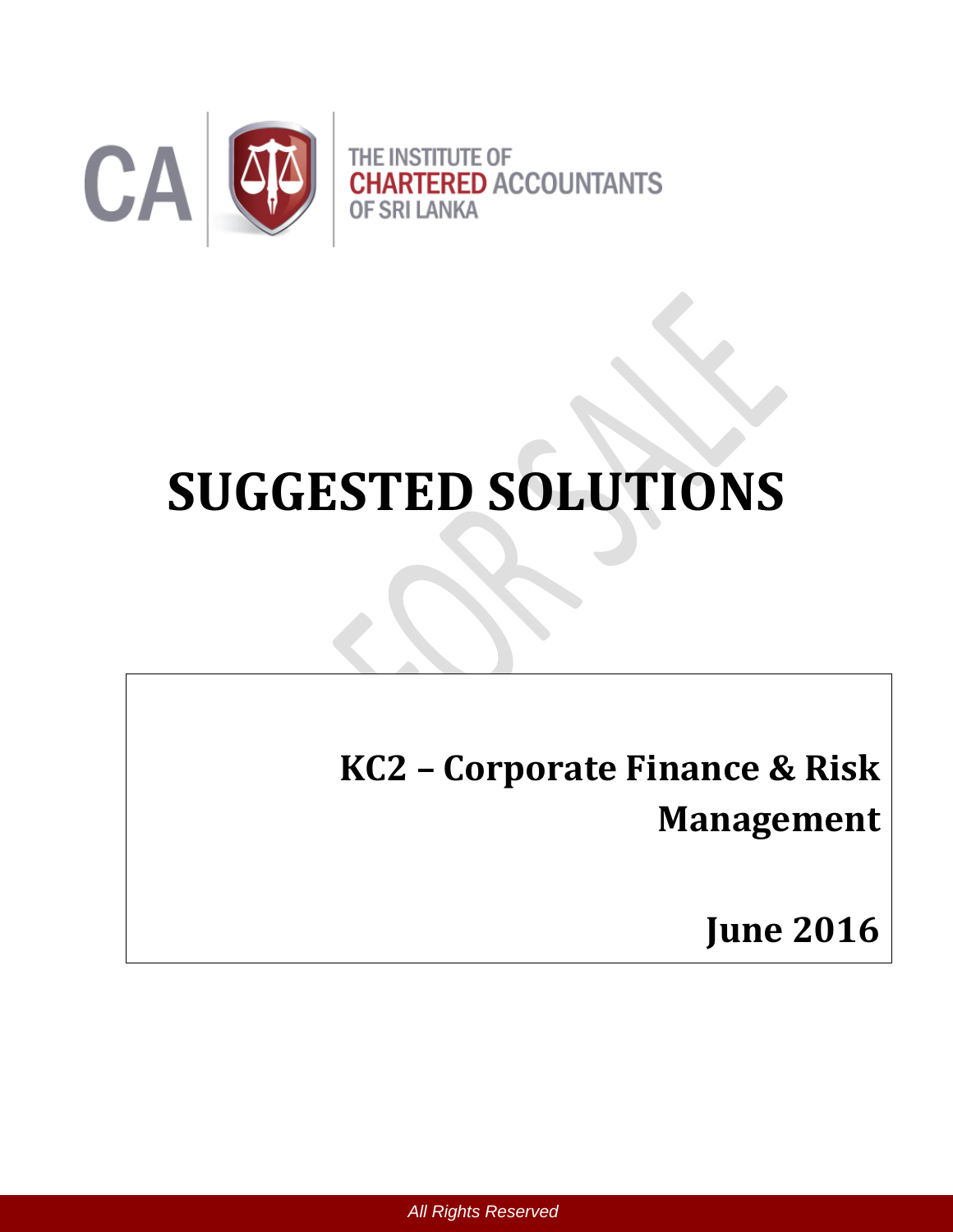## **Answer 01**

Relevant Learning Outcome/s:

- 2.6.2 Calculate "Weighted Average Cost of Capital" (WACC)
- 2.6.3 Assess the impact on WACC from different capital structures (Ungeared to geared, impact on WASS and value of the business using the above capital structure theory arguments)
- 4.1.2 Evaluate investment projects using discounting factor/non-discounting factor techniques with.
	- Tax
	- Inflation (monetary and real method)
	- Unequal life projects (annual equivalent method only)
	- Asset replacement
	- Capital rationing (including multi period capital rationing)
	- Under uncertainty (certainty equivalent, adjusting discounting factors/payback, using probability and sensitivity analysis)
	- foreign investments (using forward exchange rates or country specific discounting factors)
- 4.1.4 Evaluate the impact on project appraisal from side effects of financing, using the Adjusted Present Value (APV)

#### **Suggested Detail Answer:**

(a) Weighted average cost of capital (WACC) method is the most widely applied approach to capital budgeting. However, in the given situation, the capital structure is expected to change during the next 5 years and WACC cannot be considered as an appropriate discounting rate. WACC is used under the assumption that capital structure remains unchanged**.** In addition, in calculating the changing WACC the market values of a firm's debt and equity should be known.

If the capital structure is expected to change, the adjusted present value (APV) method could be used as it provides a better means of taking into account the effects of using loan finance. Application of (i) marginal cost of capital (ii) different discount rates for different projects is also considered as correct.

(b) Cannot agree with managing directors argument as an unlevered firm is always valued less compared to a similar company in all aspects other than capital structure. This is because of the tax shield benefit entitled to a levered company.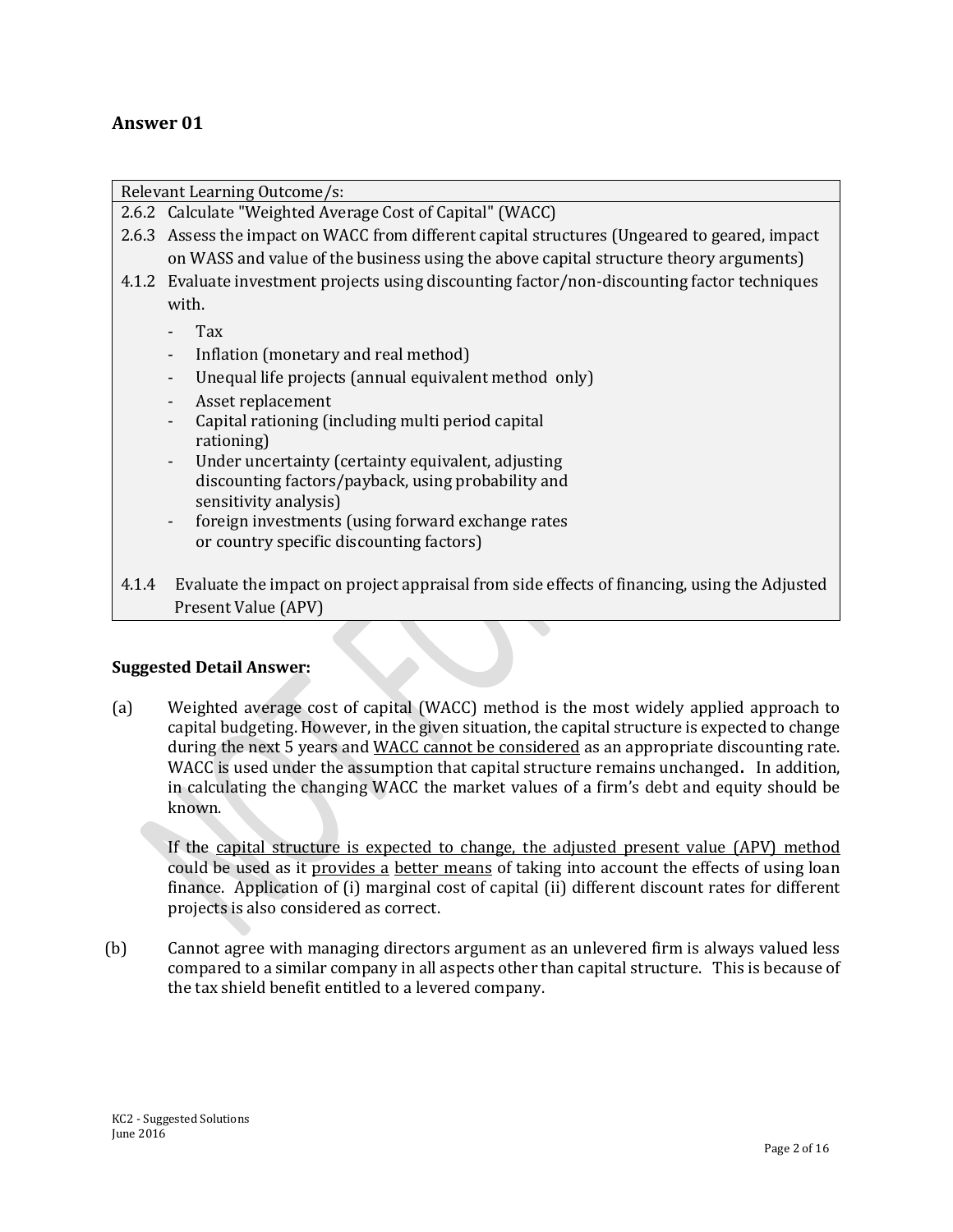# (c) **Calculation of FCF- Unlevered**

 $\mathbb{R}$ 

Calculated below is the market value of ABC if continued as unlevered. The total market value of ABC is only Rs. 17.6 billion without considering the debt element. Therefore, it is unlikely that the minimum bid price could be met.

#### **Calculation of FCF**

| Year (Rs. million)                 | 2017  | 2018                     | 2019  | 2020  | 2021  |
|------------------------------------|-------|--------------------------|-------|-------|-------|
| Net operating cash flow before tax |       |                          |       |       |       |
| and interest                       | 1,954 | 2,642                    | 2,853 | 3,128 | 3,452 |
| Interest expense (unlevered)       | -     | $\overline{\phantom{0}}$ |       | -     |       |
| Tax expense                        | (537) | (710)                    | 770   | (828) | (966) |
| Capital expenditure                | (470) | (460)                    | (472) | (484) | (495) |
| Working capital changes            | 180   | 220                      | (180) | (200) | [225] |
| Proceeds from sale of assets       | 3,200 | 1,625                    |       |       |       |
| Unlevered cash flow (UCF)          | 4,327 | 3,317                    | 1,431 | 1,616 | 1,766 |

| STEP 1 - PV of UCF (2017 - 2021) |       |        |        |        |        |        |
|----------------------------------|-------|--------|--------|--------|--------|--------|
| Year                             |       | 2017   | 2018   | 2019   | 2020   | 2021   |
| <b>UCF</b>                       |       | 4,327  | 3.317  | 1,431  | 1,616  | 1,766  |
| Discounting factor (14%)         |       | 0.8772 | 0.7695 | 0.6750 | 0.5921 | 0.5194 |
| PV of UCF                        |       | 3,796  | 2,552  | 966    | 957    | 917    |
| Total                            | 9,188 |        |        |        |        |        |

| STEP 2- PV of UCF (2022 onwards)           |        |        |        |        |        |        |       |
|--------------------------------------------|--------|--------|--------|--------|--------|--------|-------|
| Year                                       |        | 2017   | 2018   | 2019   | 2020   | 2021   | 2022  |
| UCF (Annual) with 3% growth (1,766 x 1.03) |        |        |        |        |        |        | 1,819 |
| Sum with 3% growth                         |        |        |        |        |        |        |       |
| $(1,819/(0.14-0.03))$                      |        |        |        |        |        | 16,536 |       |
|                                            |        |        |        |        |        |        |       |
| Discounting factor                         |        | 0.8772 | 0.7695 | 0.6750 | 0.5921 | 0.5194 |       |
| <b>PV</b>                                  |        |        |        |        |        | 8,588  |       |
|                                            |        |        |        |        |        |        |       |
| <b>Total value of unlevered</b>            | 17,776 |        |        |        |        |        |       |
| firm                                       |        |        |        |        |        |        |       |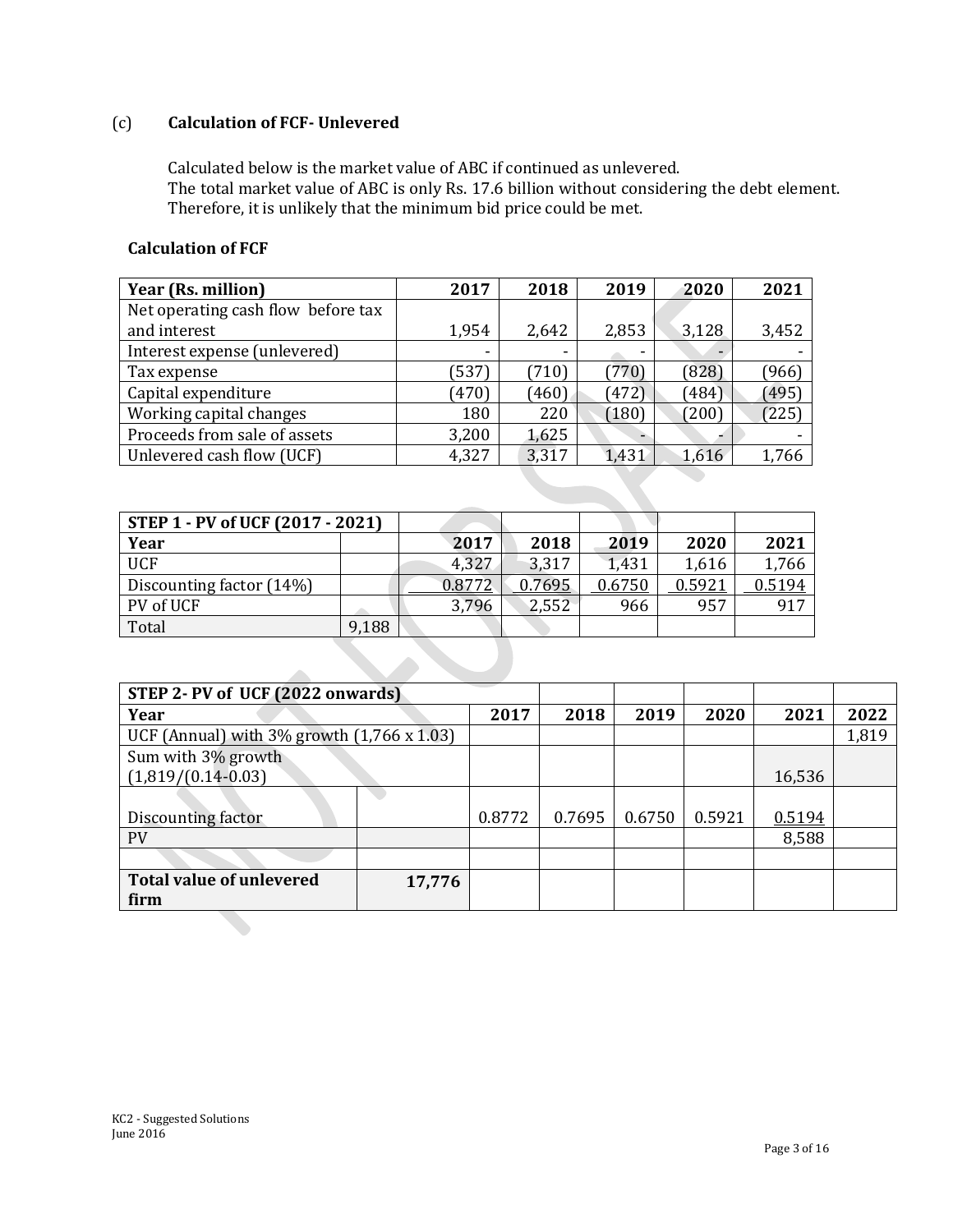(d) The tax benefit to a levered company would be the reduction in tax payments, which occurs as a result of interest payments on the debt component. The present value of the tax shield could be considered as a benefit.

The benefit can be calculated in two parts.

Tax benefit during first 5 years ( 2017 to 2021)

| STEP3 - Value of tax shield - First 5 years |           |        |        |        |        |        |
|---------------------------------------------|-----------|--------|--------|--------|--------|--------|
| Year (Rs. million)                          |           | 2017   | 2018   | 2019   | 2020   | 2021   |
| Interest                                    |           | 3,046  | 2,704  | 2,800  | 2,965  | 3,136  |
| Tax benefit (28%)                           |           | 853    | 757    | 784    | 830    | 878    |
| Discounting factor (13.5%)                  |           | 0.8811 | 0.7763 | 0.6839 | 0.6026 | 0.5309 |
| Present value of tax shield                 |           | 751    | 588    | 536    | 500    | 466    |
| Total                                       | 2,842 (x) |        |        |        |        |        |

Tax benefit after 2021

WACC Calculation

| <b>WACC</b>                  | $\%$ | Cost   |         |
|------------------------------|------|--------|---------|
|                              |      |        |         |
| Equity                       | 75%  | 14.20% | 10.65%  |
| Debt $13.5\%$ x $(1 - 0.28)$ | 25%  | 9.72%  | 2.4300% |
|                              |      |        | 13.08%  |
| Approximately                |      |        | 13.0%   |

The below gives the tax benefit at the end of year 2021 and 2017 value

| Year (Rs. million)          |   | 2017   | 2018   | 2019   | 2020   | 2021   | 2022  |
|-----------------------------|---|--------|--------|--------|--------|--------|-------|
|                             |   |        |        |        |        |        | 1,819 |
| Levered company cash flow   |   |        |        |        |        |        |       |
| (Annual) with 3% growth     |   |        |        |        |        |        |       |
| $(1,819/(0.13-0.03))$       |   |        |        |        |        | 18,190 |       |
| Levered company value       |   |        |        |        |        | 18,190 |       |
| Unlevered company value     |   |        |        |        |        | 16,536 |       |
|                             |   |        |        |        |        |        |       |
| Tax benefit                 |   |        |        |        |        | 1,654  |       |
| Discounting factor at 13.5% | 1 | 0.8811 | 0.7763 | 0.6839 | 0.6026 | 0.5309 |       |
| PV of tax benefit           |   |        |        |        |        | 878    |       |
|                             |   |        |        |        |        |        |       |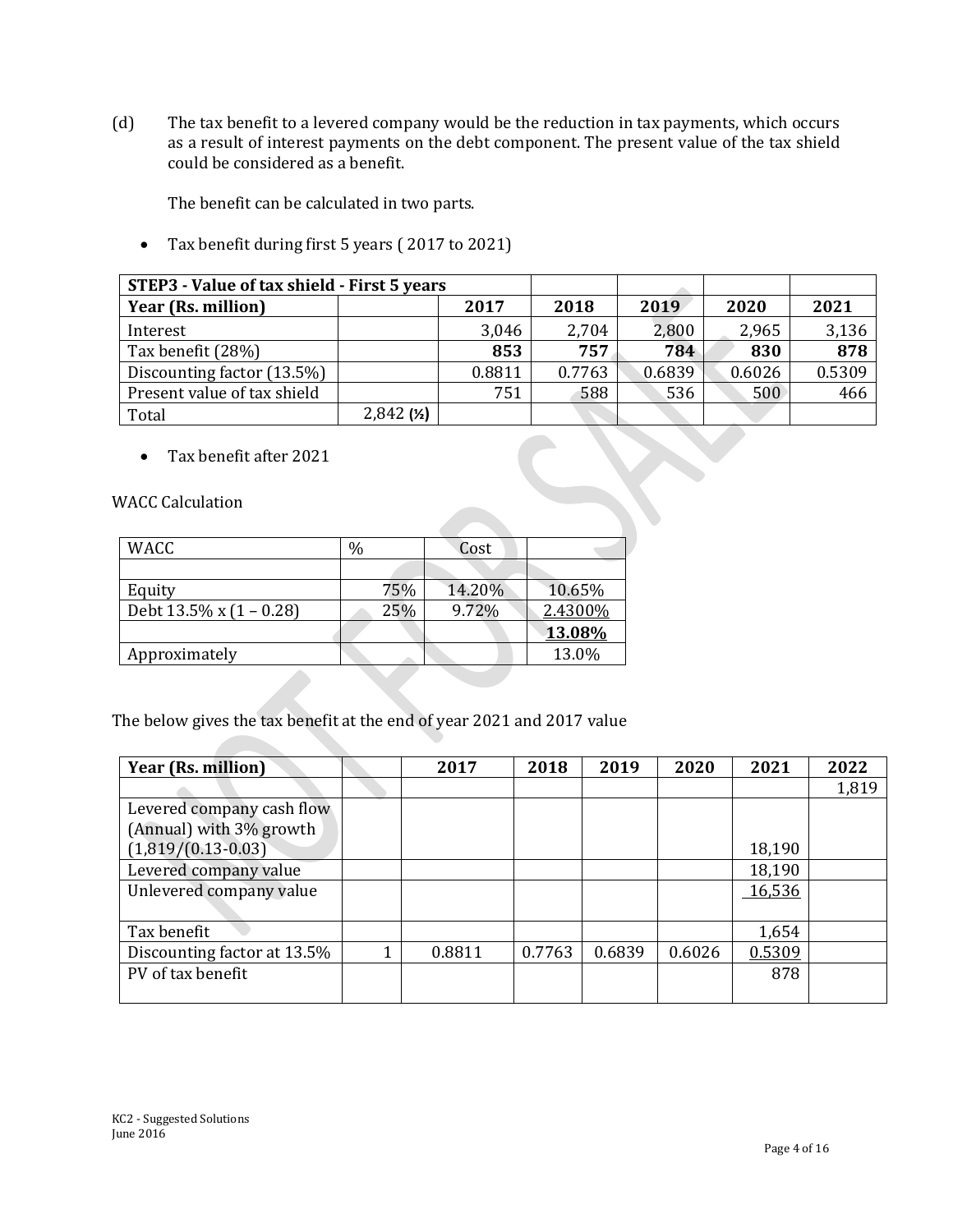Final position is as below (a+b)

| (after 2021)             |  |
|--------------------------|--|
| First 5 year Tax benefit |  |
| Total Tax benefit        |  |

(e) The value calculation could be summarised as below.

The below calculation shows that the PQR company can negotiate up to Rs. 73.94 per share as calculated below.

Assumption – The market value of debt in today's value: Rs. 4.5 billion

|                              | Rs. million |                    |
|------------------------------|-------------|--------------------|
| PV of Tax benefit after 2021 | 878         |                    |
| First 5 year Tax benefit     | 2,842       |                    |
| Total Tax benefit            | 3,721       |                    |
| Add/Unlevered Company Value  | 17,776      |                    |
| Total value                  | 21,497      |                    |
| Less/market value of debt    | 4,500       |                    |
| Value for equity holders     | 16,997      |                    |
| Number of shares in issue    | 229,885,057 | (20 billion/Rs.87) |
| Maximum price                | 73.94       |                    |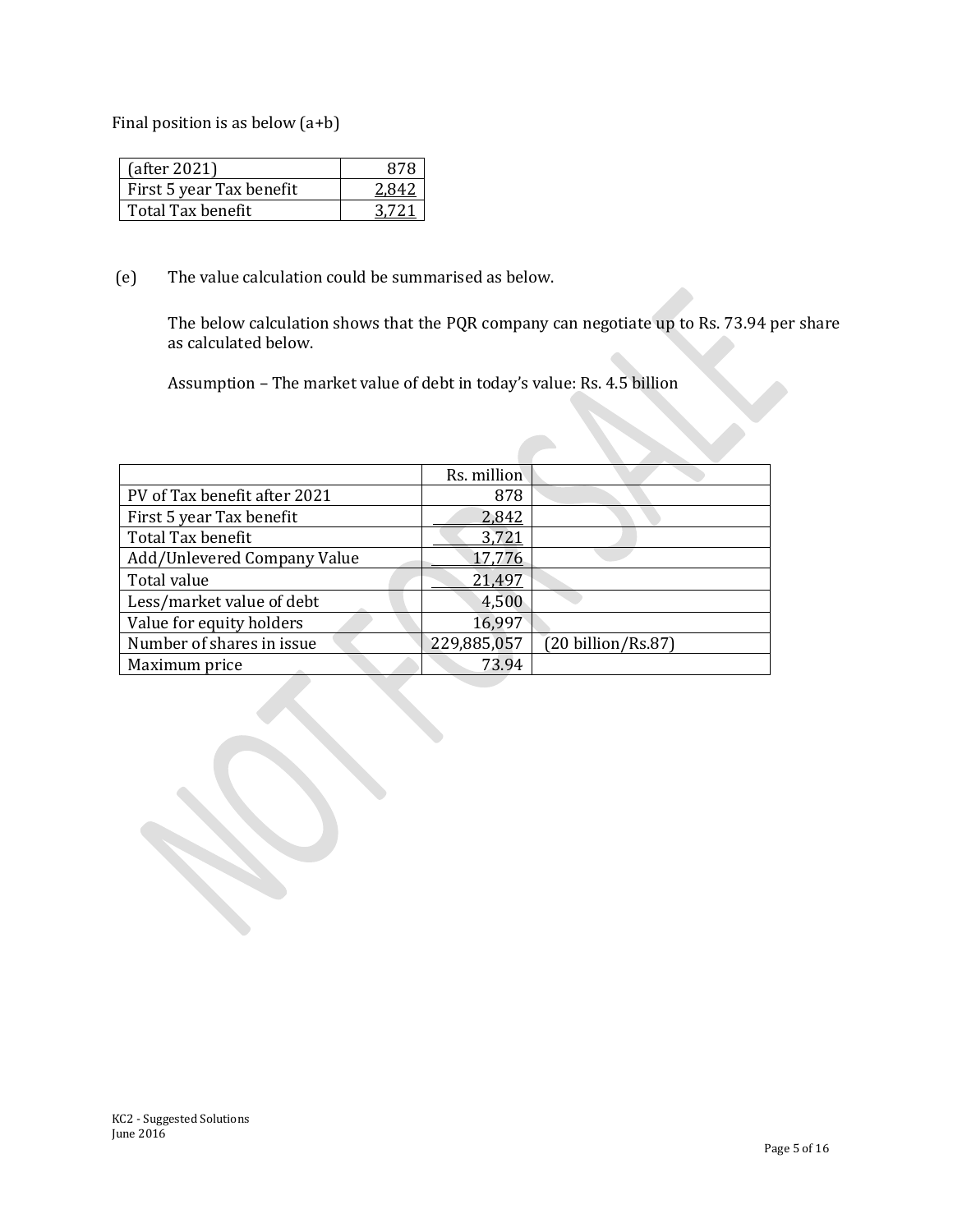#### **Answer 02**

Relevant Learning Outcome/s:

- 1.1.1 Discuss appropriate strategic objectives, both financial and non-financial, for different types of organisations (profit maximisation, wealth miximisation, value for money, balanced scorecard) and how these objectives can assist in meeting the corporate goals of such organisations
- 1.1.2 Discuss the roles of financial management (financing, investment, and dividends), their interconnections and conflicting stakeholder interest including agency theory.
- 5.2.1 Evaluate business valuation techniques (asset based, earnings based, proxy PE base, cash flow based) for a specific merger or acquisition or divestment.

#### **Suggested Detail Answer:**

(a) Strategic Value Creation

What constitutes "strategic value" will depend on stakeholder perception. Various groups of stakeholders in a company could have different goals and values.

For instance: Shareholders-wealth maximisation Suppliers- aim to be paid full amount by the date agreed, to continue the long-term trading relationship Long-term lenders- To receive payment of interest and capital on the due dates Employees- Maximise rewards paid to them Government- Sustained economic growth, high employment Management- Maximising their own rewards

For a generic strategic framework, it is important to conceptualise a generic framework to achieve a target so the value may be created for the firm as a whole, in strict strategic sense. The key to reach this objective and achieve a sustainable competitive advantage is the alignment of business strategy, financial strategy, and technology strategy, marketing strategy and investor strategies.

Firms must be "managed" not only "for shareholders" but "for stakeholders" as well– according to stakeholder theory.

Stakeholder theory has been praised for overcoming the narrow view which says that the company's sole purpose is to maximise economic value for shareholders. Introducing value creation for all stakeholders broadens the framework of management, bringing it closer to a more realistic economic optimum.

It would result in new cooperative value creation so that all stakeholders, who help to create value, also share its fruits, although in different and changing ways over time, in order that the economic optimum (efficiency criterion) is guaranteed and management is improved for the overall benefit of the society.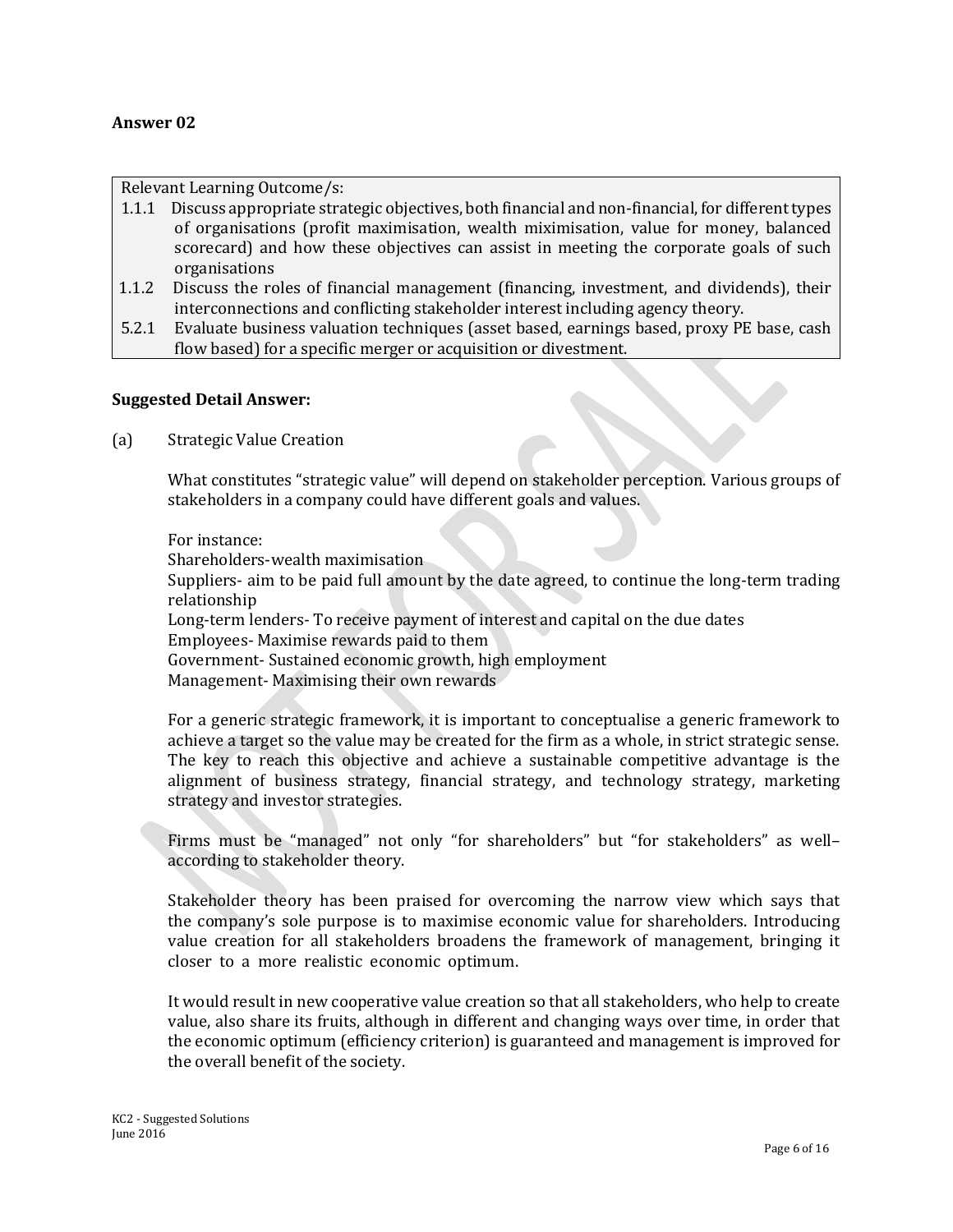(b) Agency theory and the conflicts of interest between principal and agency is a well-known topic especially in the fields of economics and finance. As per agency theory, conflicting situations arise when managers act as agents for the shareholders using delegated powers to manage the affairs of the company. For businesses to operate in a sustainable manner, it is important to create value for all stakeholders. It is equally important to align the interests of all stakeholders in the same direction.

If the amount of economic value generated in the company increases, some will wonder why they should not have an equitable share and, if not why they shouldn't appropriate their share from others. Conflicting situations arise, when managers act as agents for the shareholders,. E.g. manages may require higher perks at the expense of the company. In order to align the management interests to shareholder interests corporates reward management based on the growth of share price, awarding share option schemes etc. So, the criticisms leveled against the stakeholder model seems justified.

 $(c)$ 

|                                                                   | <b>Bulk</b>                             | Value added                                   | Total (Rs.)    |
|-------------------------------------------------------------------|-----------------------------------------|-----------------------------------------------|----------------|
| <b>Sales</b>                                                      | 4,000,000kg x \$1.75 x 145              | $1,000,000 \text{ kg} = $1.75 \text{ x } 1.3$ | 1,344,875,000  |
|                                                                   | Rs. 1,015,000,000                       | x 145 Rs. 329,875,000                         |                |
| Gross profit                                                      | 152,250,000 (15%)                       | 82,468,750 (25%)                              | 234,718,750    |
| Marketing                                                         | (3%)                                    |                                               | (40, 346, 250) |
| expenses                                                          |                                         |                                               |                |
| Adm. expenses                                                     |                                         |                                               | (70,000,000)   |
| Depreciation                                                      |                                         |                                               | (72,500,000)   |
| $$5,000,000 \times 145$                                           |                                         |                                               |                |
| 10                                                                |                                         |                                               |                |
| Net operating profit                                              |                                         |                                               | 51,872,500     |
| Less taxation @ 10%                                               |                                         | (5, 187, 250)                                 |                |
| <b>NOPAT</b>                                                      |                                         | 46,685,250                                    |                |
|                                                                   |                                         |                                               |                |
| Stated capital                                                    | 1,000,000,000                           | 0.58                                          |                |
| Debt                                                              | 725,000,000                             | 0.42                                          |                |
|                                                                   | 1,725,000,000                           |                                               |                |
| Cost of equity= 14.5%                                             |                                         |                                               |                |
| Cost of debt= $0.05(1-t)$                                         |                                         |                                               |                |
| $= 4.5\%$                                                         |                                         |                                               |                |
|                                                                   |                                         |                                               |                |
| WACC= $0.145*0.58 + 0.045*0.42$                                   |                                         |                                               |                |
| $= 0.0841 + 0.0189$                                               |                                         |                                               |                |
| $= 10.3\%$                                                        |                                         |                                               |                |
| Approximately= 10%                                                |                                         |                                               |                |
| $EVA = NOPATH - (WACC * invested capital)$<br>$= (125, 814, 750)$ | $= 46,685,250 - (10\% * 1,725,000,000)$ |                                               |                |

Economic value has been destroyed (Rs. 125million)

KC2 - Suggested Solutions June 2016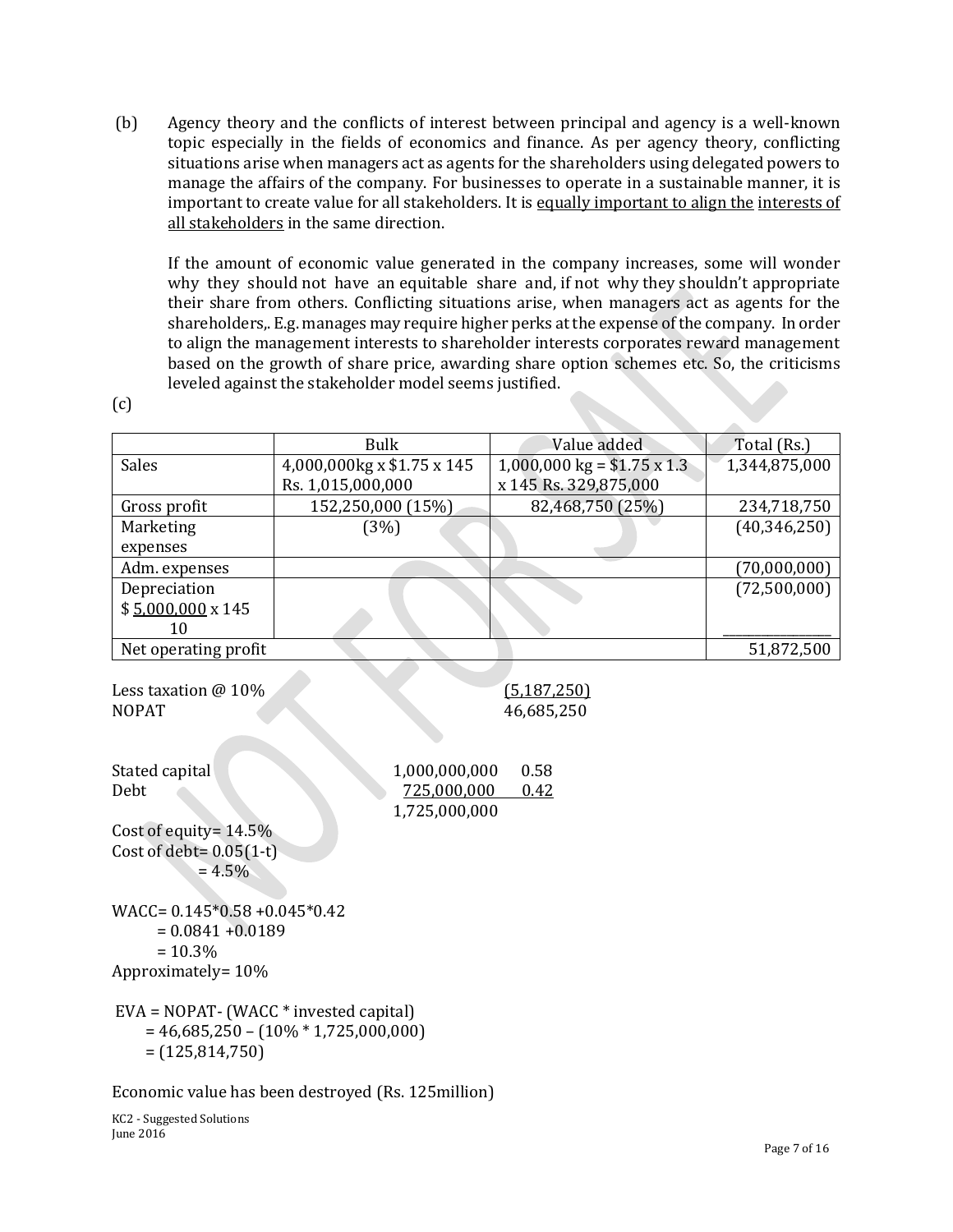(d) To : The Board of Directors Subject: Cultivation of spices

Dear Sir

The projected financials of cultivating spices is as follows.

|                       | Existing tea    | Cinnamon & other | Total           |
|-----------------------|-----------------|------------------|-----------------|
|                       | (Rs.)           | spices (Rs.)     | (Rs.)           |
| Turnover              | 1,344,875,000   | 268,975,000      | 1,613,850,000   |
| Operating profit      | 51,872,500      | 47,070,625       | 98,943,125      |
| Less tax              | (5, 187, 250)   |                  | (5, 187, 250)   |
| <b>NOPAT</b>          | 46,685,250      | 47,070,625       | 93,755,875      |
| Invested capital      | 1,725,000,000   | 200,000,000      | 1,925,000,000   |
| Investor expectations | (172, 500, 000) | (29,000,000)     |                 |
| Economic value        | (125, 814, 750) | 18,070,625       | (107, 744, 125) |

Cultivating cinnamon & spices has created positive economic value of Rs. 18 million, although in overall the company is still destroying economic value amounting to Rs. 107 million.

#### **Alternatively**

WACC<br>Stated capital

 $1,200,000,000$  0.62 Debt 725,000,000 0.38 1,925,000,000

 $WACC = 0.145*0.62*0.045*0.38$  $WACC = 0.0899 + 0.0171$ WACC = 0.107 Approximately= 11%

- EVA = NOPAT- $(WACC^*$  invested capital)
	- $= 93,755,875 (0.11*1,925,000,000)$
	- $= 93,755,875 211,750,000$
	- $=$   $(117,994,125)$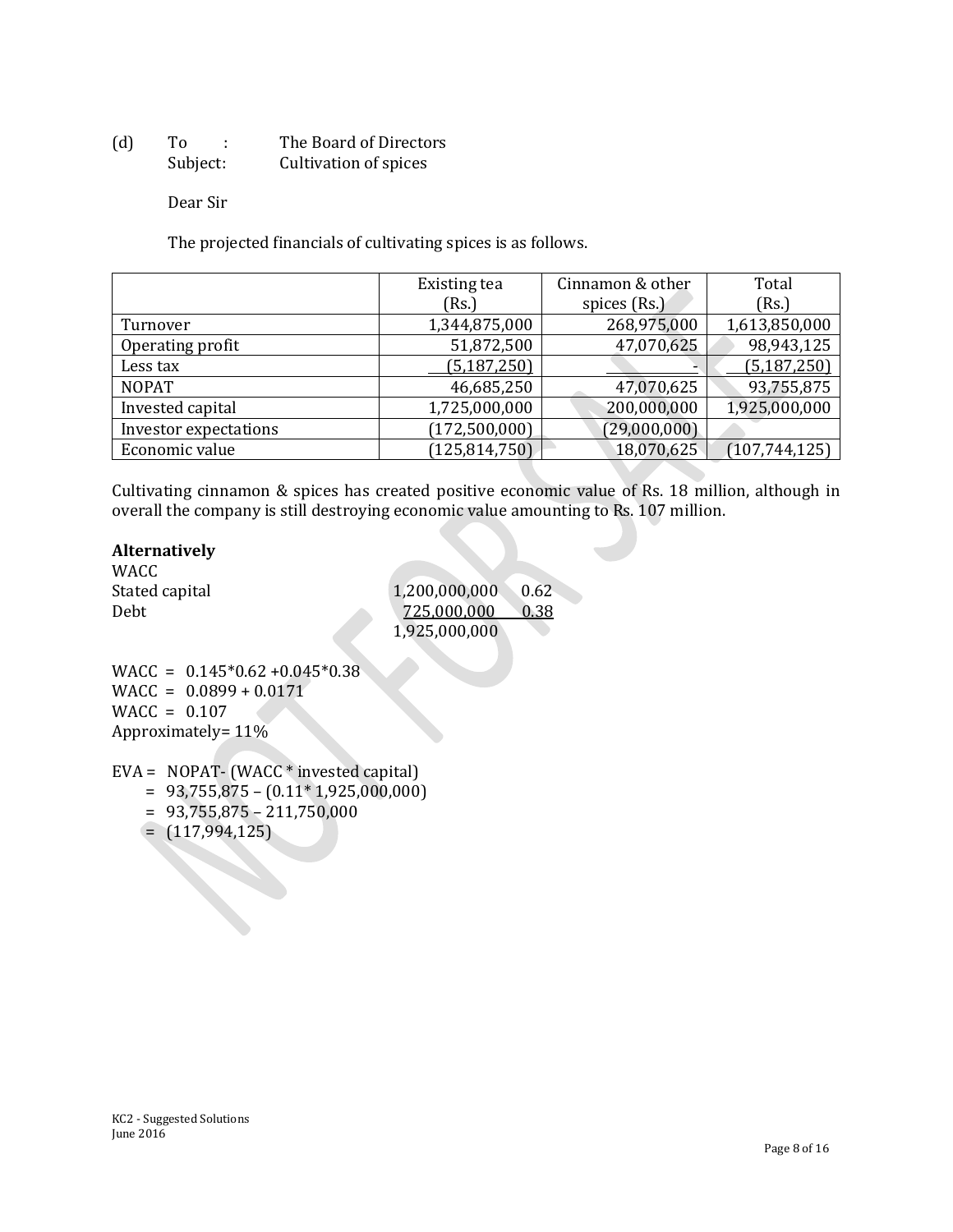#### **Answer 03**

Relevant Learning Outcome/s:

- 2.3.1 Identify different types of capital markets (stock market, bond market, and money market), advantages and disadvantages of stock market listing and main stakeholders in the capital market and their functions (including viz. Colombo stock Exchange, Securities and Exchange Commission, issuing house, brokers, primary dealers, money brokers, Central Depositary System, underwriters)
- 2.3.2 Analyse various methods (IPO, introduction, private placement, right issues) of issuing instruments to capital markets.
- 5.2.1 Evaluate business valuation techniques (asset based, earnings based, proxy PE base, cash flow based) for a specific merger or acquisition or divestment.
- 1.1.3 Discuss internal resources and business strategy differences (external legislations, regulations, corporate governance, interest rates/yield curve, inflation rates, exchange rates, capital market activities, constraints to financial management.
- 4.1.2 Evaluate investment projects using discounting factor/non-discounting factor techniques with.
	- Tax
	- Inflation (monetary and real method)
	- Unequal life projects (annual equivalent method only)
	- Asset replacement
	- Capital rationing (including multi period capital rationing)
	- Under uncertainty (certainty equivalent, adjusting discounting factors/payback, using probability and sensitivity analysis)
	- foreign investments (using forward exchange rates or country specific discounting factors)
- 6.2.3 Recommend appropriate derivatives to hedge financial risks considering the overall business context

#### **Suggested Detail Answer:**

(a) It has been a common practice to compare the book value per share against the market value in order to gauge how the market perceives the company's past and current performance and the future potential to a certain extent. The market value per share is calculated below based on the book values and is compared with the market price.

The book value per share = Shareholders equity /Average shares outstanding for a period.

| Shareholders' equity (Rs.)            | 6,672,201,000 |
|---------------------------------------|---------------|
| Number of shares outstanding          | 50,000,000    |
| Book value per share (Rs.)            | 133.44        |
| Market value per share (average)(Rs.) | 82.5          |
| Value representation                  | 82.5/133      |
| Percentage                            |               |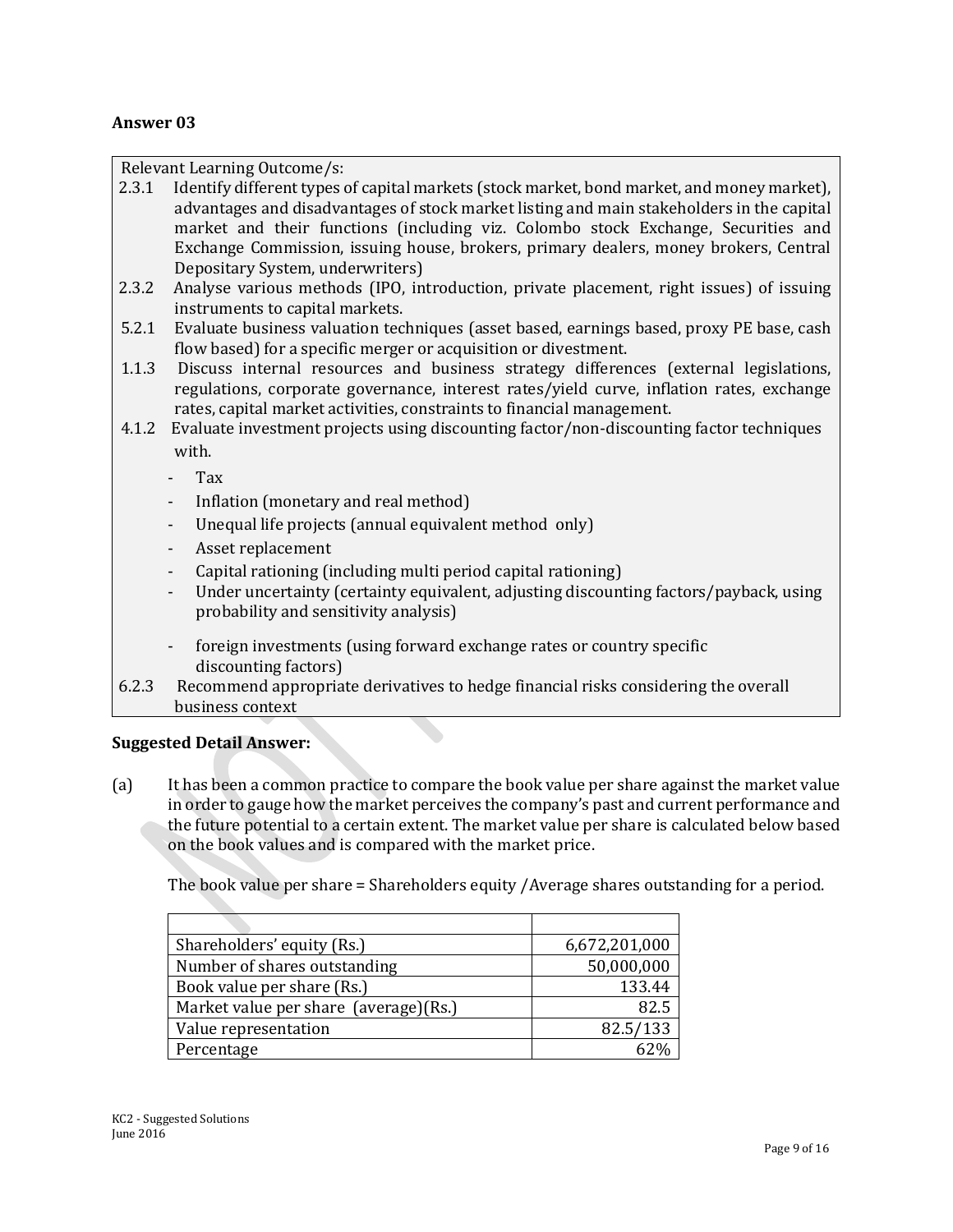#### **Interpretation of the answer above**

As explained by the directors the value dilution in market value per share is quite significant which represents around 62% of the book value per share. However, when somebody makes such a comment about the dilution, he/she should be aware of the limitations of such measures in order to manage the situation**.** 

Anyone using this measure should be aware of two issues, which are:

- The **market value per share is a forward-looking measure** of what the investment community believes a company's shares are worth; conversely, the **book value per share is an accounting measure** that is not forward-looking at all. The two measures are based upon different information. Consequently, it is **dangerous to compare** the two measures without understanding the basis of computation**.**
- **The book value concept tends to undervalue** (sometimes to a considerable extent) **a number of assets. For example, the value of a brand,** which has been built up through many years of marketing expenditure, may be the primary asset of a company, and yet not appear in the book value figure at all. Similarly, the value of in-house research and development activities could be very high, and yet this expenditure is charged straight to expenses in most cases. These factors may result in a massive disparity between the book value and market value.

Therefore, the management should evaluate the reasons for either higher book value or lower book value situation and apply required remedy depending on the situation.

RPE's book value is significantly greater than the market value hence the management needs to see the possible reasons for higher capital invested which the market does not see as value creating.

(b) Possible reasons for the lower market value per share in comparison to the book value in the case of RPE.

The financial market values the company for less than its stated value or net worth. When this is the case, it is usually because the **market has lost confidence in the ability of RPE's assets to generate future profits and [cash flows.](http://www.investopedia.com/terms/c/cashflow.asp)** In other words, the market does not believe that the company is worth the value on its books.

Given below is an indication of the company's efficiency in managing assets.

|                            | 2016   | 2015   |
|----------------------------|--------|--------|
| Total assets (Rs. million) | 12,802 | 10,483 |
| Net income (Rs. million)   | 1,107  | 881    |
| ROA                        | 8.6%   | 8.4%   |

Return on assets (ROA) = Net income/Total assets

When we look at the asset utilisation the company has operated at the same level but the market perceives that the total asset pool is not capable of generating its real value in the future.

 $\blacksquare$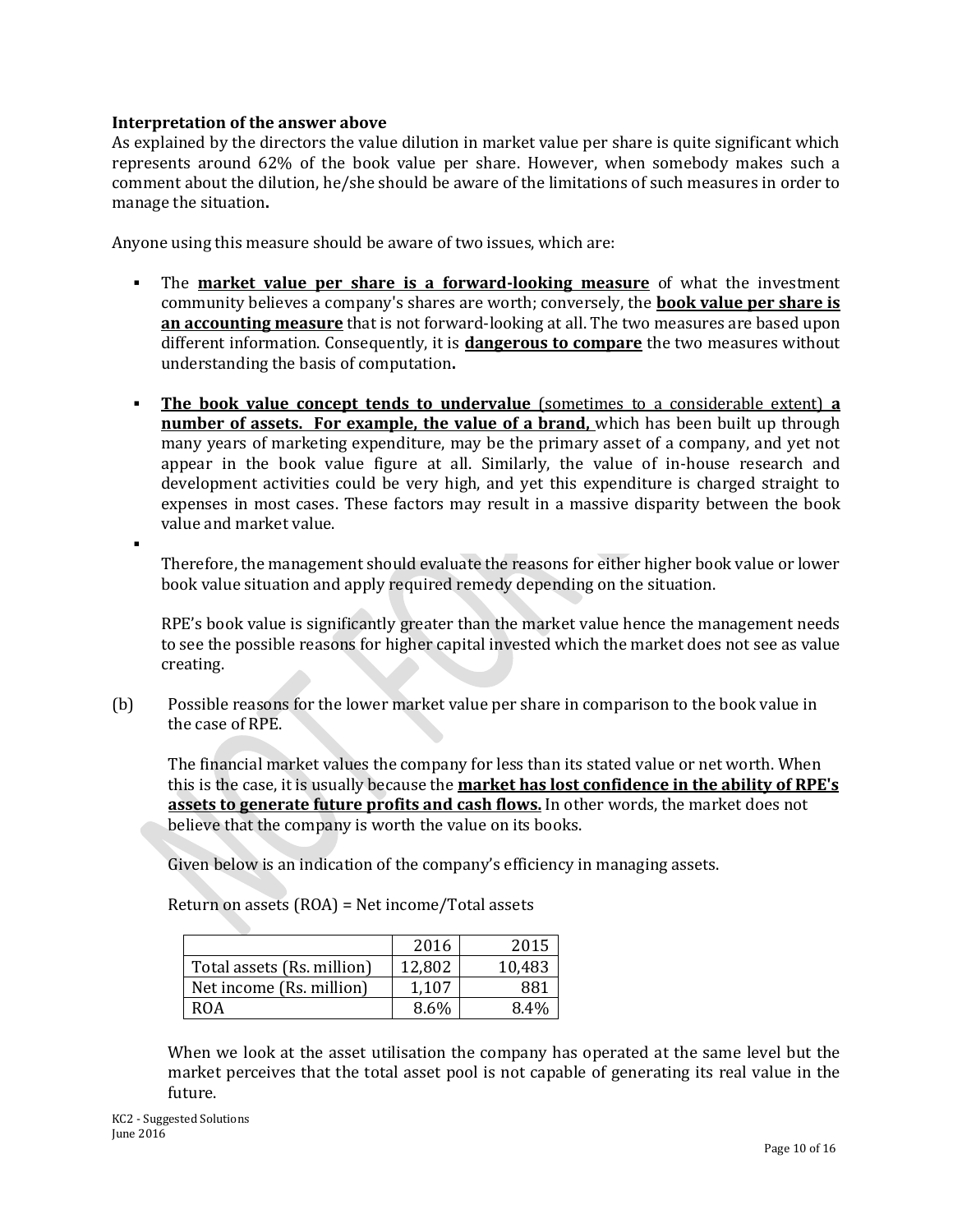The possible reasons are as follows.

- Leisure sector is making losses in which the total assets invested are valued at almost 3 billion, which is almost 23% of the total assets base. There was no major boom in the Sri Lankan leisure sector post war as expected and there is heavy competition among existing players, which curtails higher margins.
- Plantation sector is also making losses, which is unlikely to recover in the near future due to the global commodity market as well as rising cost per kg in the Sri Lankan context.
- Super market chain has failed to achieve its full potential and the competitors are doing better.
- Fluctuations in the price of oil.
- Rupee depreciation adversely affecting the energy sector.
- RPE investing funds in loss making subsidiaries.

Due to the above possible reasons, the market is not seeing the value per share in line with the book value per share.

In addition, it could be a reason that RPE group has not adequately depreciated its assets over time. It would accumulate assets even after its useful time, which would intern lead to a higher book value.

Another reason is that the RPE group may have many idle assets within their asset base.

| (c) |  | Asset based valuation method |  |
|-----|--|------------------------------|--|
|-----|--|------------------------------|--|

|                                     | Rs.           |
|-------------------------------------|---------------|
| <b>Total assets</b>                 | 790,017,000   |
| <b>Total liabilities</b>            | 68,736,000    |
| Net assets value before adjustments | 721,281,000   |
| <b>Adjustments</b>                  |               |
| PPE impairment                      | (105,000,000) |
|                                     |               |
| Inventory                           | (10,000,000)  |
|                                     |               |
| Trade & other receivables           | (25,000,000)  |
| Goodwill                            | 35,000,000    |
| Adjusted company value              | 616,281,000   |
| Approximately                       | 616,000,000   |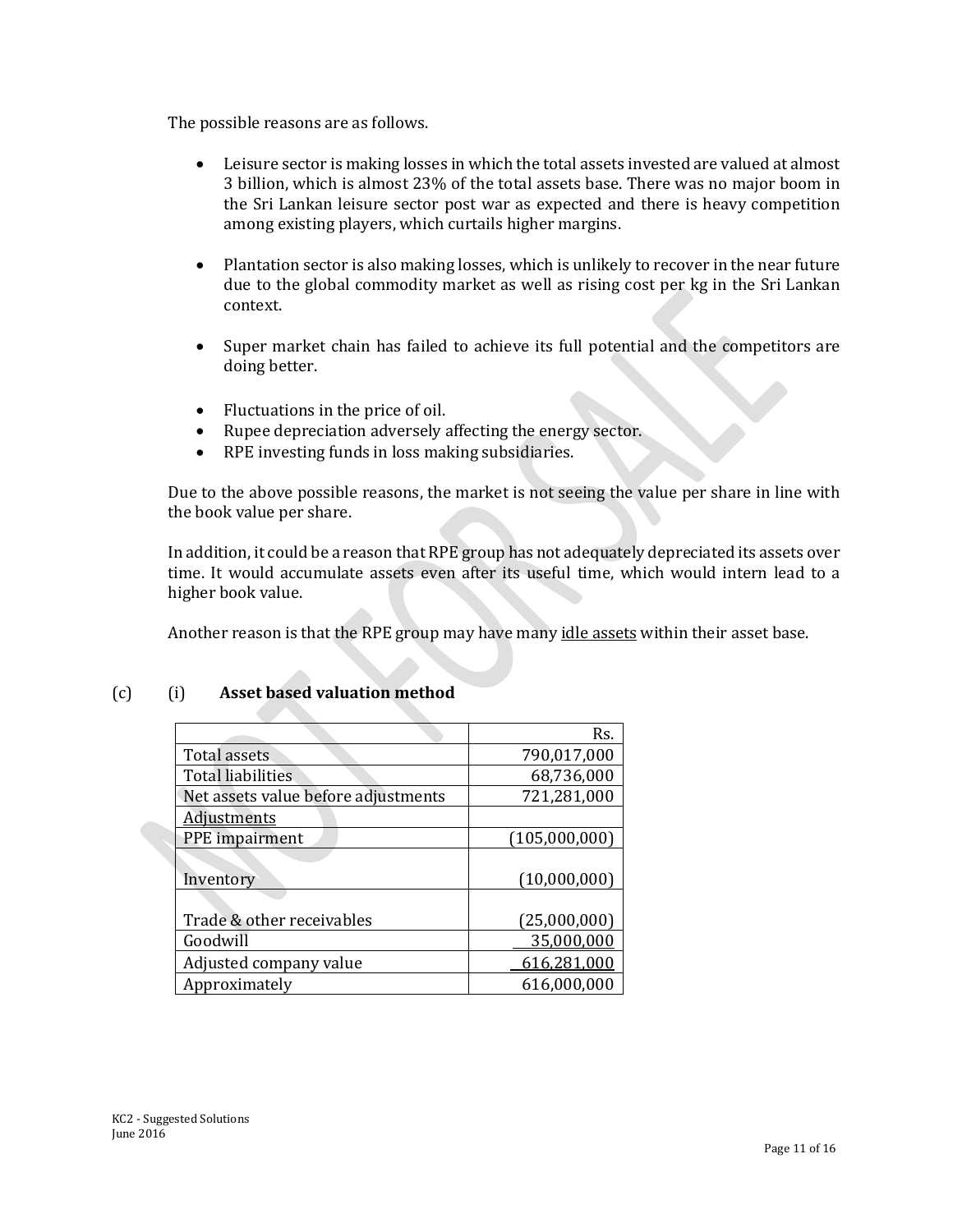#### **Earnings based valuation method**

|                  | $2016$ (Rs.) |
|------------------|--------------|
| Average earnings | 35 million   |
| Multiple         | 12           |
| Company value    | 420 million  |

(ii) As per the finance director's argument, neither the asset based valuation method nor the earnings based valuation method is easily applicable due to the following.

#### **Asset based approach**

This method looks at the financial position of the company and then computes a value to be the value of company. The biggest disadvantage is that it does not take into account future earnings and changes in market conditions. This is not applicable in the case of RPT as the future market conditions are uncertain due to two reasons.

- The world commodity market is facing serious problems in the current market place and no signs of a recovery in the near future.
- The local macro-economic conditions, do not assist the tea industry in terms of labour scarcity and cost per kg produced. Therefore, even if there are assets with the company the return on investment is a big question.

#### **Earnings based approach**

This method takes into account the ability of the company to generate earnings and not the assets held by the company. This method is suitable for a stabilized company but when we look at RPT the maturity stage has not been reached. The investment is being made and the earnings are not in a mature state as yet. Therefore, the value computed under this method would not be very appropriate.

### **Discounted Cash Flow method (DCF)**

An alternative method of valuation is the DCF based approach. There again the challenge is to predict accurate cash flows. However, the management would be in a position to make adjustments to the valuation as long as the adjustments are justifiable and close to reality.

This method looks at the future free cash flows that can be generated by the company based on the WACC of the company**.** The biggest challenge being faced by the company is the uncertainty in predicting future cash flows due to the reason explained above.

In addition, it is strongly suggested that the company could work out the valuation based on the DCF method by factoring in uncertain future market conditions.

(d)

- · Establish solid transfer pricing policies
- · Design a transfer-pricing model addressing any risk (or opportunity)
- Consider market prices as transfer pricing benchmarks
- KC2 Suggested Solutions June 2016 Establish an across-discipline transfer pricing team to monitor policy compliance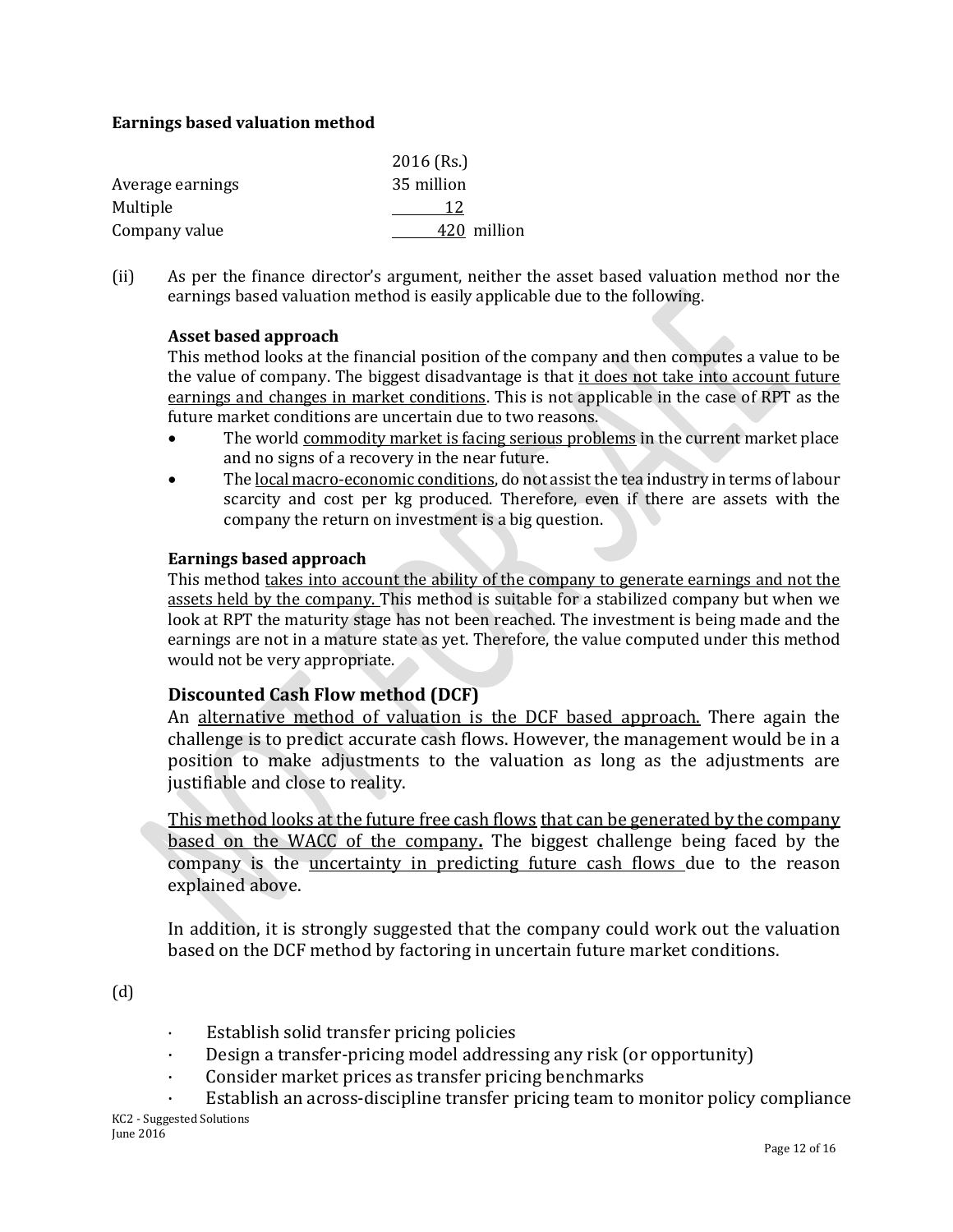- · Consider an advance pricing agreement (APA) process
- · Execute intercompany agreements for related-party transactions
- · Conduct a periodic assessment of possible transfer pricing risks, and consider counter measures.
- (e)(i) The NPV analysis of the Bangladesh operation from RPE view point is given below.

| <b>BDT '000</b>                     |              |           |                |             |                |              |
|-------------------------------------|--------------|-----------|----------------|-------------|----------------|--------------|
| Year                                |              | 1         | $\overline{2}$ | 3           | $\overline{4}$ | 5            |
| Royalty                             |              | 10,360    | 14,460         | 19,370      | 21,630         | 24,150       |
| Less: WHT 5%                        |              | (518.00)  | (723.00)       | (968.50)    | (1081.50)      | (1207.50)    |
|                                     |              | 9,842.00  | 13,737.00      | 18,401.50   | 20,548.50      | 22,942.50    |
| Dividends                           |              |           | 24,115         | 71,610      | 72,380         | 66,375       |
| Less: WHT 15%                       |              |           | (3,617.25)     | (10,741.50) | (10, 857.00)   | (9,956.25)   |
|                                     |              |           | 20,497.75      | 60,868.50   | 61,523.00      | 56,418.75    |
| Total inflows                       |              | 9,842.00  | 34,234.75      | 79,270.00   | 82,071.50      | 79,361.25    |
| Average exchange<br>rate 1 BDT= LKR |              | 1.86      | 1.9            | 1.94        | 1.97           | 2.01         |
| LKR equivalent<br>(Rs.'000)         |              | 18,306.12 | 65,046.03      | 153,783.80  | 161,680.86     | 159,516.11   |
| Investment<br>(Rs. '000)            | (500,000.00) |           |                |             |                | 886,200.63   |
| Net cash flow<br>(Rs. '000)         | (500,000.00) | 18,306.12 | 65,046.03      | 153,783.80  | 161,680.86     | 1,045,716.74 |
| DCF (18%)                           | 1.000        | 0.847     | 0.718          | 0.609       | 0.516          | 0.437        |
| PV of cash flow<br>(Rs.'000)        | (500,000.00) | 15,505.28 | 46,703.05      | 93,654.33   | 83,427.32      | 456,978.21   |
| <b>NPV</b> (Rs.'000)                | 196,268.20   |           |                |             |                |              |
| Terminal value                      |              |           |                |             |                |              |
| Cash flow at year<br>$5$ (Rs.'000)  | 159,516.11   |           |                |             |                |              |
| <b>WACC</b>                         | 0.18         |           |                |             |                |              |
| Terminal value<br>(Rs. '000)        | 886,200.63   |           |                |             |                |              |

It looks viable with a positive NPV of 196 million (Approximately).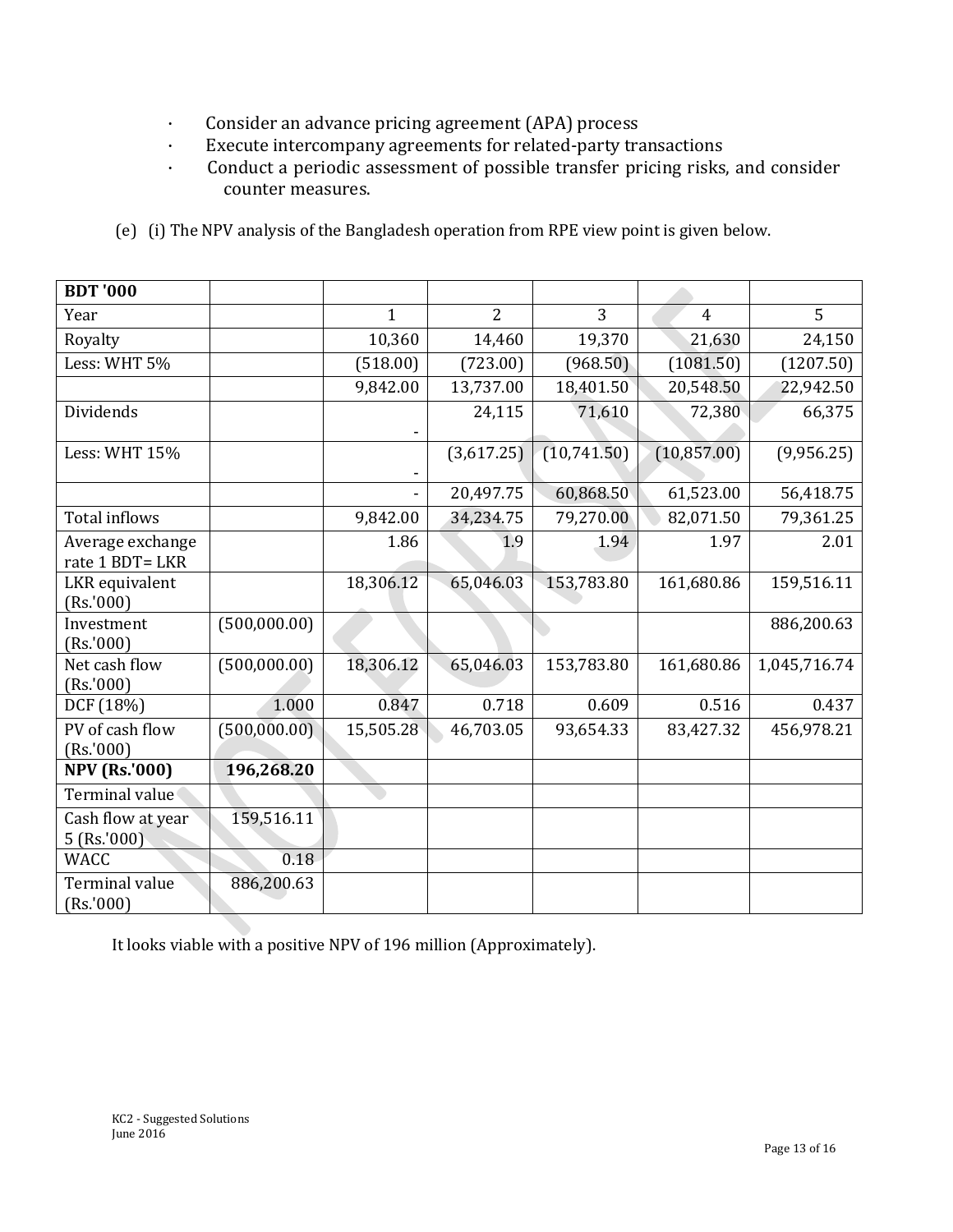#### **Calculation of WACC - RPE**

 $WACC = [(E/V) Re] + [(D/V) Re] * (1-Tc)]$ Re= cost of equity (expected rate of return on equity) Rd = cost of debt (expected rate of return on debt)  $E =$  market value of company equity D = market value of company debt  $V =$  total capital invested, which equals  $E + D$  $E/V$  = percentage of financing that is equity  $D/V =$  percentage of financing that is debt Tc = corporate tax rate

#### **Re – Cost of equity**

$$
\overline{r_a} = r_f + \beta_a \left( \overline{r_m} - r_f \right)
$$

Where:

 $f_f$  = Risk free rate  $\beta$ a = Beta of the security  $r_{\rm m}$  = Expected market return **8% + 6%\*1.5 = 17% (1 mark) Cost of debt 12% \* (1-0.28) = 8.6% (1 mark)**

| <b>RPE</b>                             |            |
|----------------------------------------|------------|
| Equity                                 |            |
| Number of shares outstanding           | 50,000,000 |
| Average price per share                | 82.5       |
| Market capitalisation (million)        | 4,125      |
|                                        |            |
| Debt                                   |            |
| Total debt (375+276)                   | 651        |
|                                        |            |
| Total market value of capital employed | 4,776      |
|                                        |            |
| WA cost of equity                      | 14.7%      |
|                                        |            |
| WA cost of debt                        | 0.01       |
| <b>Total WACC</b>                      | 15.7%      |
| Approximately (Local projects)         | 16%        |
| Premium                                | $2\%$      |
| WACC for cross border (International)  | 18%        |

(ii) Yes it would be necessary to revisit the answer in part c. The positive NPV value of 196 million shows that the company has got a very good opportunity to reinvest money across border. Hence, when they negotiate the deal to close in RPT it would be necessary to factor this positive Rs.196 million. Hence, this gives some allowance for RPE to come down in its price.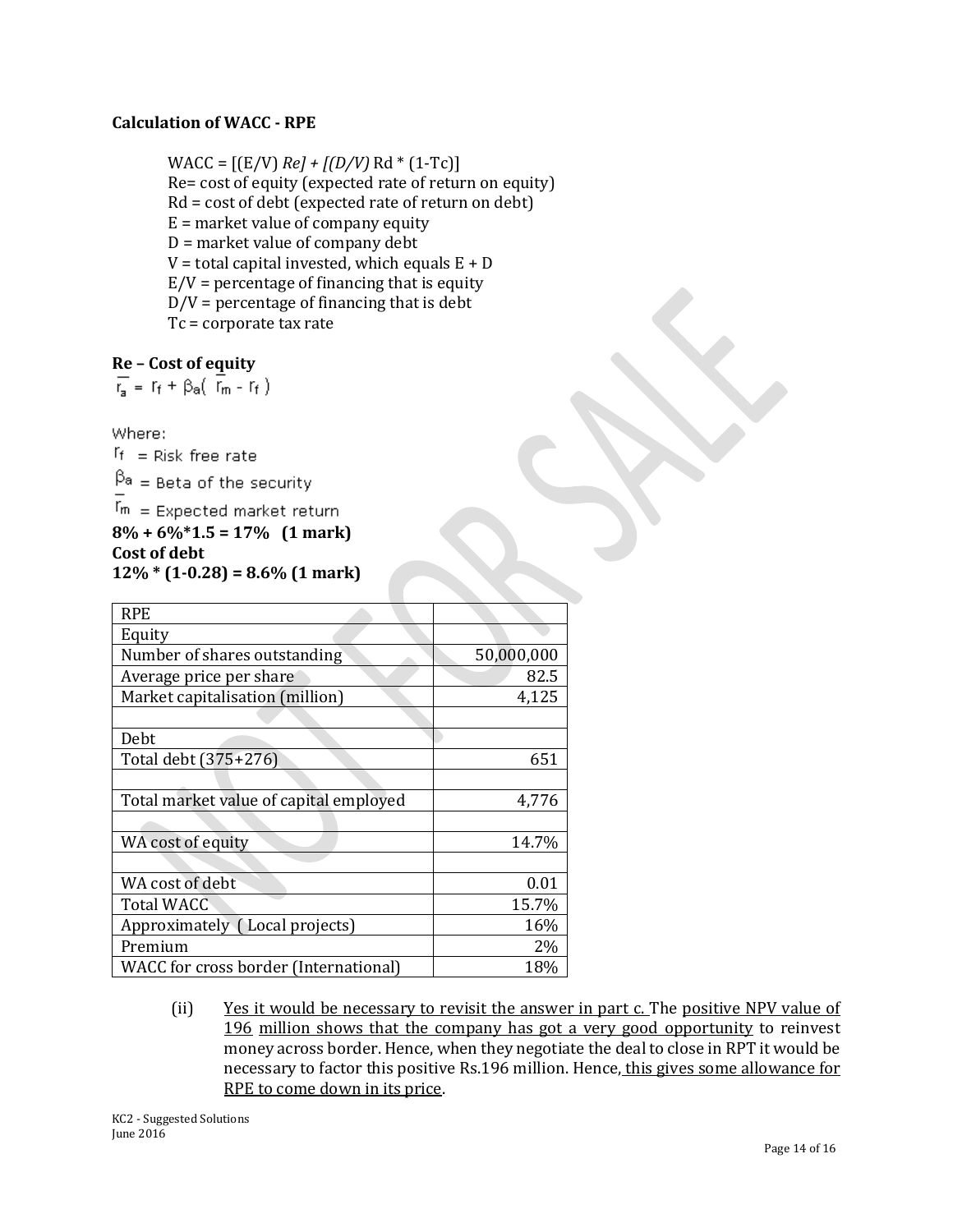(f) (i)

- A **forward exchange contract** is a contract to buy or sell a specific amount of currency on a specific date at a specific price which is agreed in advance.
- Since the outcome of the contract is known in advance, the company is able to plan its cash movements with a degree of certainty.
- This is a binding contract and it cannot be cancelled unless the parties involved mutually agree to do so.
- However, if the currency markets move in a manner different to that is expected and set out in the agreement, there is a chance to lose out against the spot at the point of conversion.
- **Currency options hedge** is a contract, which provides the right to buy or sell a specific amount of currency on a specific date at a specific rate**.**
- However, unlike the forward exchange contract, there is no obligation to exercise the option on the due date.
- Therefore the option protects the Company from the effects of the currency strengthening, but it is able to benefit from any weakening.
- The cost of this takes the form of a premium payable on the option contract.
- Options are available either in a tailor-made form specific to the trader's requirements from banks, or in a standard form in certain currencies only from an options exchange.

(ii)

The number of BDT to be received in one year's time would be 9,842,000. The exchange rate with a 6% gain on USD would be 82.68 BDT for each USD resulting in USD 119,037. However, RPE will receive 121,506 USD under the forward contract resulting in a gain of USD 2,469 without considering the FC related bank charges.

| Today                                          |    |            | One year    |                          |
|------------------------------------------------|----|------------|-------------|--------------------------|
|                                                |    |            |             |                          |
| $BDT - 8%$                                     | 78 | 108%       | 84.24       |                          |
|                                                |    |            |             |                          |
|                                                |    |            |             | 81 Forward Exchange Rate |
|                                                |    |            |             | offered by banks         |
| $USD - 4%$                                     |    | 104%       | 1.04        |                          |
|                                                |    |            |             |                          |
| If the USD gained by 6% Exchange rate would be |    |            | 82.68       |                          |
|                                                |    |            |             |                          |
| Year 1 end total cash inflow                   |    | <b>BDT</b> | 9,842,000   |                          |
| $($ Taken from part e $)$                      |    |            |             |                          |
|                                                |    |            |             |                          |
| USD amount receivable under FC                 |    |            | 121,506 USD |                          |
| USD amount receivable without a FC             |    |            | 119,037 USD |                          |
| Gain                                           |    |            | 2,469 USD   |                          |

Therefore, the forward contract would be a better option.